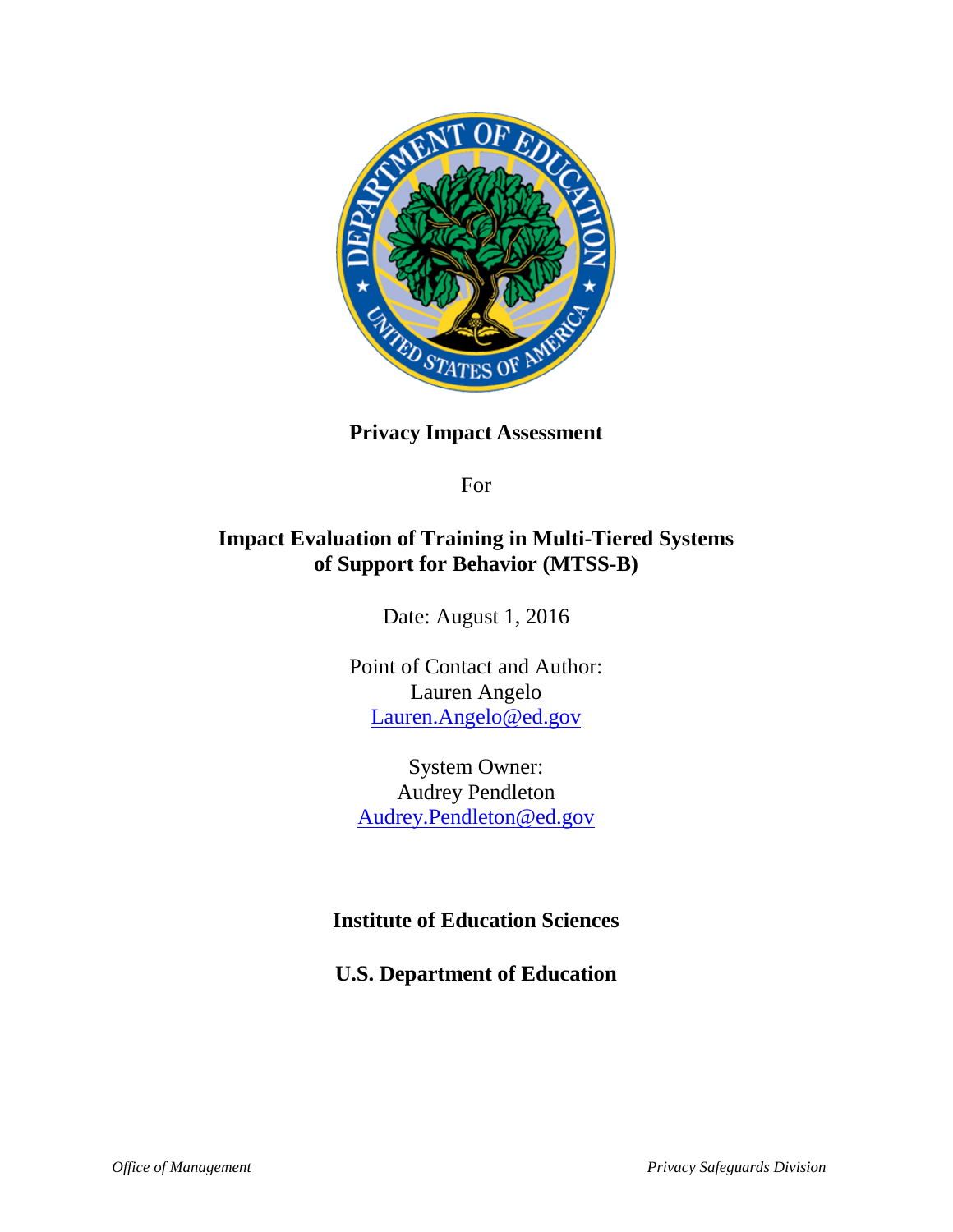

1. **System Information.** Describe the system - include system name, system acronym, and a description of the system, to include scope, purpose and major functions. Indicate whether the system is new or existing, and whether or not the PIA is new or being updated from a previous version; specify whether the system is 'agency' or 'contractor.

This is a new system and a new Privacy Impact Assessment. The system name is the "Impact Evaluation of Training in Multi-Tiered Systems of Support for Behavior (MTSS-B)." The system, which is housed by a contractor and its subcontractors, will maintain records on approximately 38,000 students and 3,600 teachers and other school staff from 12 school districts. These records will be used to conduct a study to examine the effectiveness of providing school staff with training in multi-tiered systems of supports for behavior.

2. **Legal Authority.** Cite the legal authority to collect and use this data. What specific legal authorities, arrangements, and/or agreements regulate the collection of information?

 The study is authorized under the Individuals with Disabilities Education Improvement Act of 2004, Section 664(b)(2) (20 U.S.C. 1464(b)(2)), which instructs the Institute of Education Sciences, as part of the "national assessment of activities carried out with Federal funds under this title," to assess "the implementation of programs assisted under this title and the impact of such programs on…improving the academic achievement of children with disabilities." It is also authorized under the Education Sciences Reform Act of 2002, Part D, Section 171(b)(2) (20 U.S.C. 9561(b)(2)), which authorizes the Institute of Education Sciences to "conduct evaluations of Federal education programs administered by the Secretary (and as time and resources allow, other education programs) to determine the impact of such programs (especially on student academic achievement in the core academic areas of reading, mathematics, and science)." The collection of information is regulated by the Education Sciences Reform Act of 2002, the Privacy Act of 1974, and the Family Educational Rights and Privacy Act.

3. **Characterization of the Information.** What elements of personally identifiable information (PII) are collected and maintained by the system (e.g., name, social security number, date of birth, address, phone number)? What are the sources of information (e.g., student, teacher, employee, university)? How is the information collected (website, paper form, on-line form)? Is the information used to link or cross-reference multiple databases?

 The system will contain personally identifying information on approximately 38,000 students and 3,600 teachers and other school staff from 12 school districts and will include, but not necessarily be limited to, data on: (1) for students, standardized math and English/Language Arts test scores, age, sex, race/ethnicity, grade, eligibility for free/reduced-price lunches, English Learner status, individualized education program status, school enrollment dates, attendance, discipline records, school engagement, and student behavior, and (2) for teachers and other school staff, school assignments, positions, grades and subjects taught, any available teacher and staff background characteristics, including age, sex, race/ethnicity,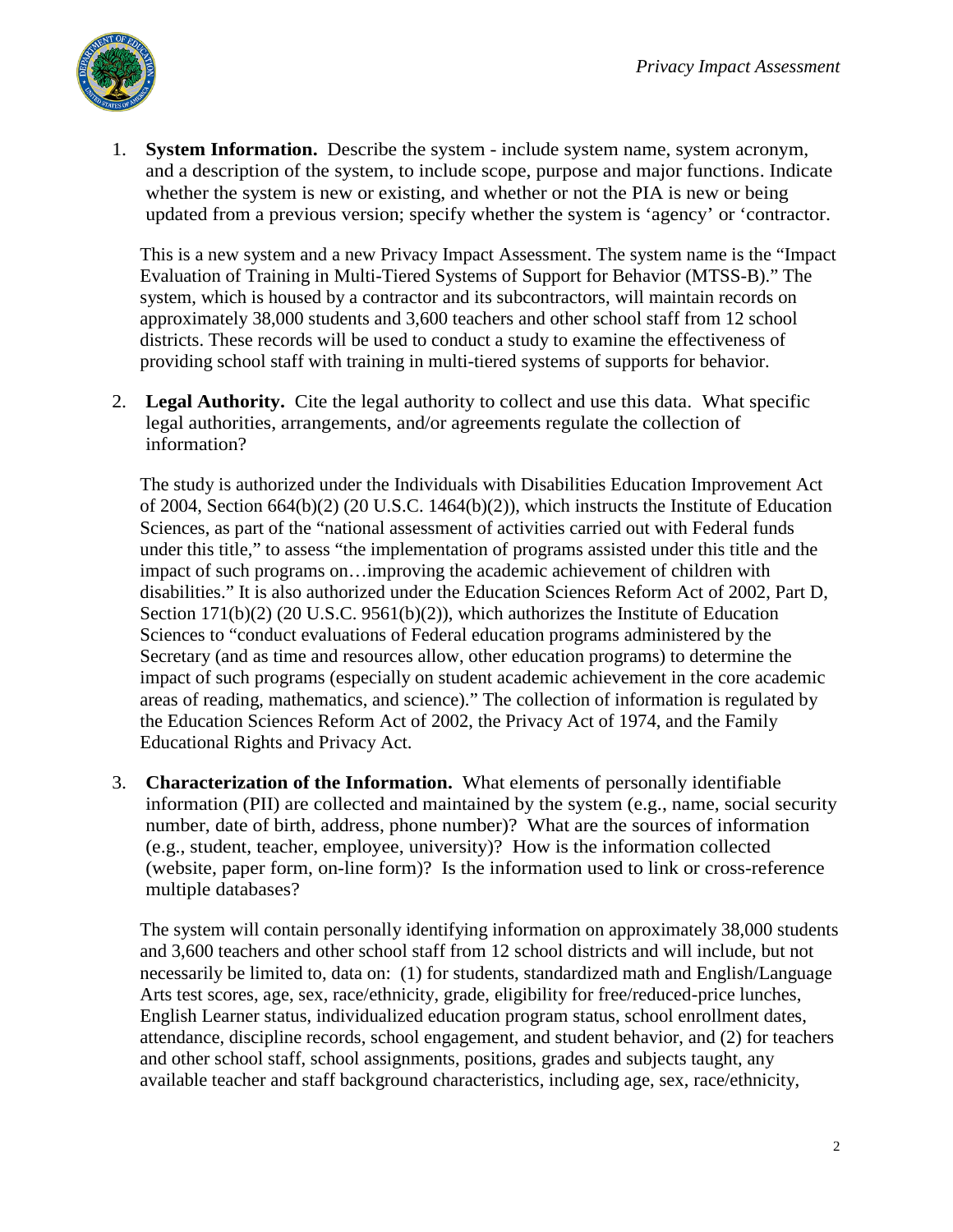

certifications, and years of teaching experience, and classroom management and behavior support practices.

 The sources of information are through district records, surveys of students as well as teachers and other school staff, observations of classrooms, and ratings of student behavior. Data will be collected and maintained in secure electronic form that complies with all federal security requirements (see response to question 11). Data will not be used to link or crossreference databases that are external to the study.

4. **Why is the information collected?** How is this information necessary to the mission of the program, or contributes to a necessary agency activity? Given the amount and any type of data collected, discuss the privacy risks (internally and/or externally) identified and how they were mitigated.

 This information is being collected for statistical purposes. The central purpose and reason why the Department is establishing this system of records is to examine the effectiveness of providing school staff with training in multi-tiered systems of supports for behavior. In particular, the study will address the following primary research questions: (1) What are the impacts on school climate, school staff practice, and student outcomes of providing training in MTSS-B that includes universal supports (Tier I)? (2) What are the impacts on school climate, school staff practice, and student outcomes of providing training in MTSS-B that includes universal supports (Tier I) plus targeted interventions for at-risk students (Tier II)? (3) What is the impact of additional training in targeted interventions for at-risk students (Tier II) for schools already trained in MTSS-B that includes universal supports (Tier I)? (4) What are the impacts for relevant subgroups including students with at-risk behavior, students with disabilities, and teachers with less experience? (5) Which strategies are correlated with improvement in student outcomes?

 The potential privacy risks from this system include any adverse consequences such as embarrassment to students or teachers from having their privacy-protected information used and disclosed by unauthorized means. To mitigate these risks, the system establishes strict rules, procedures and security requirements related to the collection, maintenance, use, disclosure, and destruction of the data, that are outlined in responses to other questions in this Privacy Impact Assessment (PIA) and in the System of Records Notice (SORN), which together will protect the sensitive student and teacher data collected for the purposes of this study from unauthorized use and disclosure.

5. **Social Security Number (SSN).** If an SSN is collected and used, describe the purpose of the collection, the type of use, and any disclosures. Also specify any alternatives that you considered, and why the alternative was not selected. If system collects SSN, the PIA will require a signature by the Assistant Secretary. If no SSN is collected, no signature is required.

This system does not collect SSNs.

6. **Uses of the Information.** What is the intended use of the information? How will the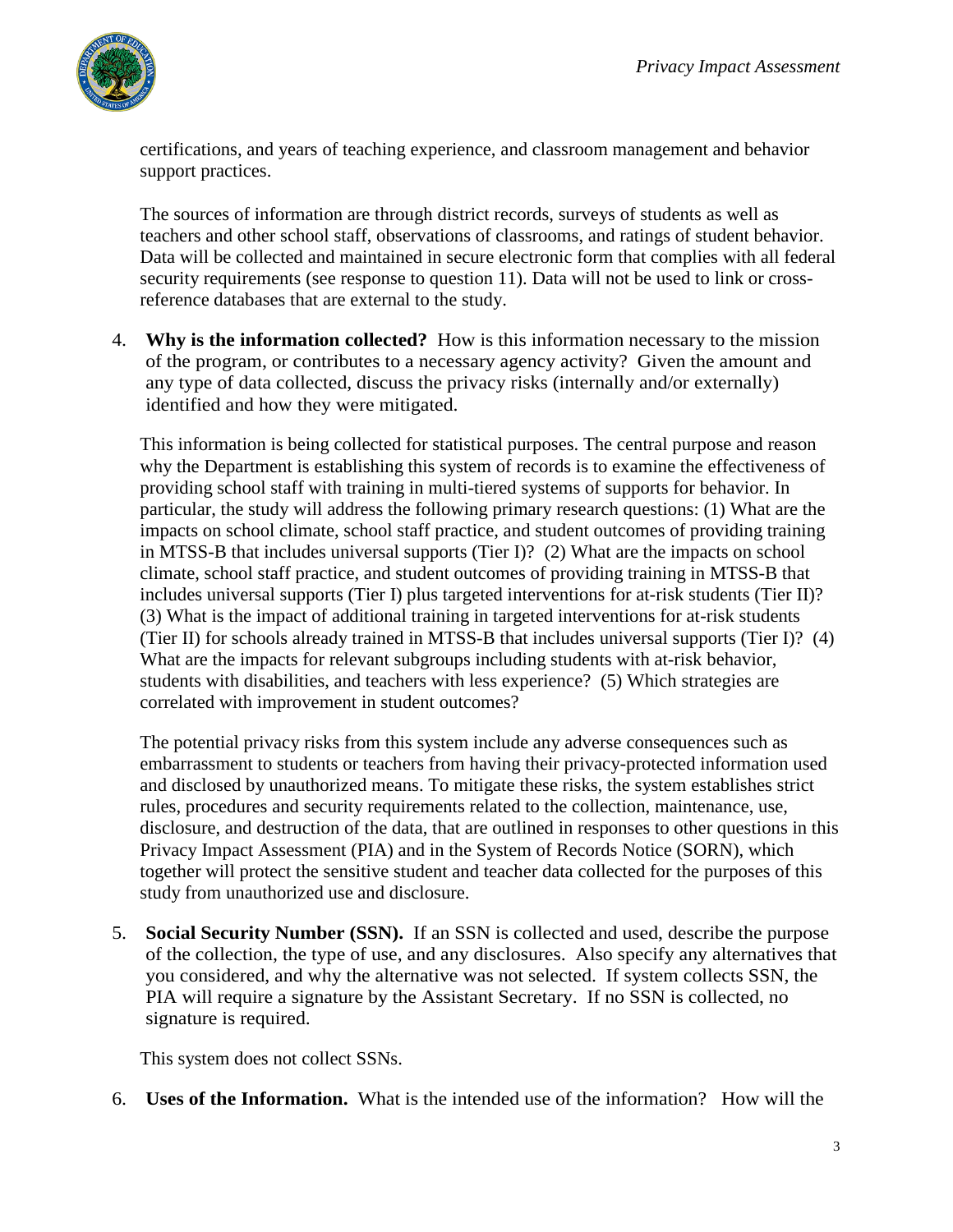

information be used? Describe all internal and/or external uses of the information. What types of methods are used to analyze the data? Explain how the information is used, if the system uses commercial information, publicly available information, or information from other Federal agency databases.

 The intended use of the information is to evaluate the impact of providing school staff with training in multi-tiered systems of supports for behavior on school climate, school staff practice, and student outcomes. See response to question 4 for information on the specific research questions that the information will be used to address. See response to questions 7 and 8 for information on internal and/or external uses and sharing of the information. The system will contain records on approximately 38,000 students and 3,600 teachers and other school staff from 12 school districts. To analyze the data and generate findings that meet Institute of Education Sciences (IES) research standards, a randomized experimental study design and quantitative statistical methods will be used. Data analysis will be conducted using data that have been stripped of identifiers (e.g., names), other than encrypted identifiers. Data or results that are reported or published will not contain any personally identifiable information (PII). Any disclosures of information from the system will be made only in compliance with the requirements of section 183 of the Education Sciences Reform Act of 2002 (20 U.S.C 9573), the Privacy Act of 1974, as amended (5 U.S.C 552a) and the Family Educational Rights and Privacy Act (20 U.S.C. 1232g).

7. **Internal Sharing and Disclosure.** With which internal ED organizations will the information be shared? What information is shared? For what purpose is the information shared?

The Department may disclose information contained in a record in this system of records under the routine uses listed in this system of records without the consent of the individual if the disclosure is compatible with the purposes for which the record was collected. Any disclosure of PII from a record in this system must comply with the requirements of section 183 of the Education Sciences Reform Act (ESRA) (20 U.S.C. 9573), which provides confidentiality standards that apply to all collection, reporting, and publication of data by IES.

8. **External Sharing and Disclosure.** With what external entity will the information be shared (e.g., another agency for a specified programmatic purpose)? What information is shared? For what purpose is the information shared? How is the information shared outside of the Department? Is the sharing pursuant to a Computer Matching Agreement (CMA), Memorandum of Understanding or other type of approved sharing agreement with another agency?

 The Department may disclose information contained in a record in this system of records under the routine uses listed in this system of records without the consent of the individual if the disclosure is compatible with the purposes for which the record was collected. Any disclosure of PII from a record in this system must comply with the requirements of section 183 of the Education Sciences Reform Act (ESRA) (20 U.S.C. 9573), which provides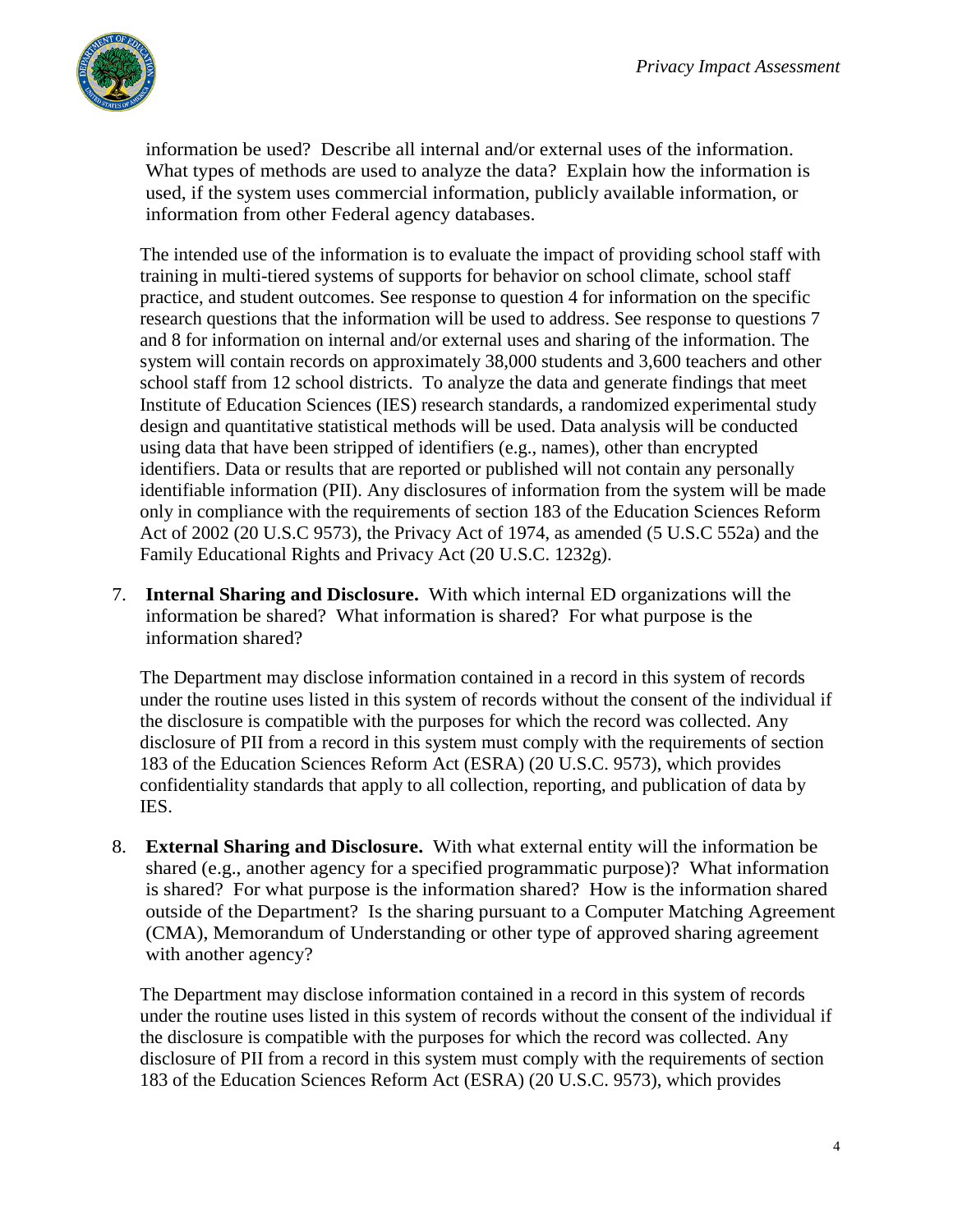

confidentiality standards that apply to all collection, reporting, and publication of data by IES.

(1) Contract Disclosure. The Department may contract with a contractor to perform certain functions on behalf of the Department, which could require the disclosure of records in the system. The Department may disclose records to contractors (i.e., government contractors/employees) who have received the appropriate security clearance level from the Department. However, before entering into such a contract, the Department will require the contractor to establish and maintain adequate safeguards required with respect to the records in the system.

(2) Research Disclosure. The Director of IES may license de-identified confidential information from this system of records to qualified external researchers solely for the purpose of carrying out specific research that is compatible with the purpose(s) of this system of records. The researcher shall be required to maintain the confidentiality of the licensed data and to use it only for statistical purposes. All licensing shall be accomplished pursuant to the National Center for Education Statistics Licensing Program, described on the following website: http://nces.ed.gov/statprog/instruct.asp.

9. **Notice.** Is notice provided to the individual prior to collection of their information (e.g., a posted Privacy Notice)? What opportunities do individuals have to decline to provide information (where providing the information is voluntary) or to consent to particular uses of the information (other than required or authorized uses), and how individuals can grant consent?

A Privacy Notice on data collection forms that meets the requirements of the Privacy Act, 5 U.S.C. 552a(e)(3), is not required in this study since identifying information, included in the district records, is being collected from the district and not directly from the teachers or students. No notice is required for student participation in the teacher ratings of student behavior or the student survey since the parents of these students are provided with a consent form which informs them that student' participation in the teacher ratings of student behavior and students completion of the student survey is voluntary and that the students do have the right to skip any questions that they do not wish to answer. Additionally, the students are also informed that the student survey is voluntary and that they do have the right to skip any questions that they do not wish to answer. No notice is required for teachers since those individuals are provided a consent form, as part of the teacher ratings of student behavior as well as the teacher survey, which informs them that the data collection is voluntary and that they do have the right to skip any question that they do not wish to answer.

10. **Web Addresses.** List the web addresses (known or planned) that have a Privacy Notice.

None are planned.